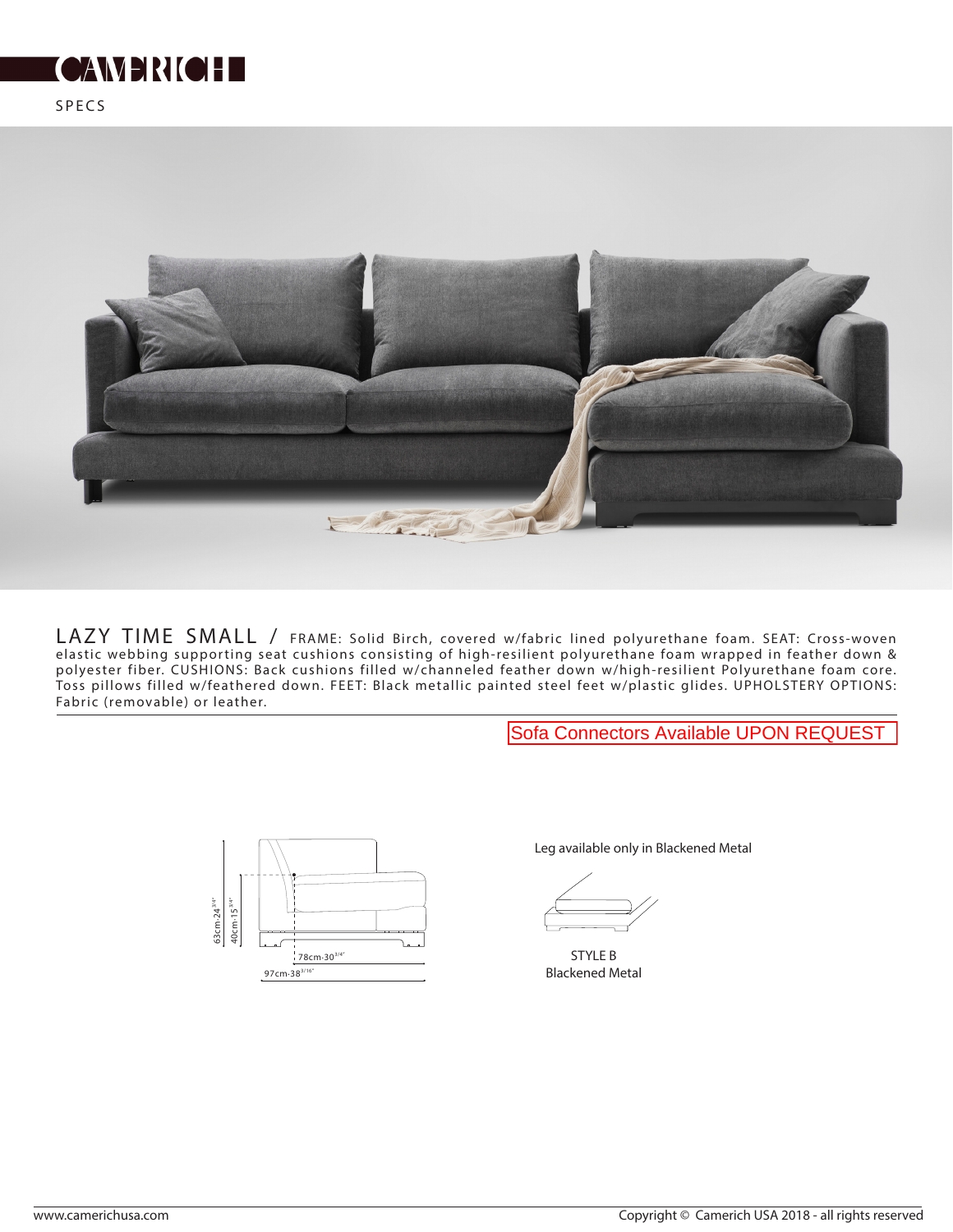## FABRIC VERSION



LEATHER VERSION



(dotted lines illustrate positioning of stitched seams on leather versions of this sofa)